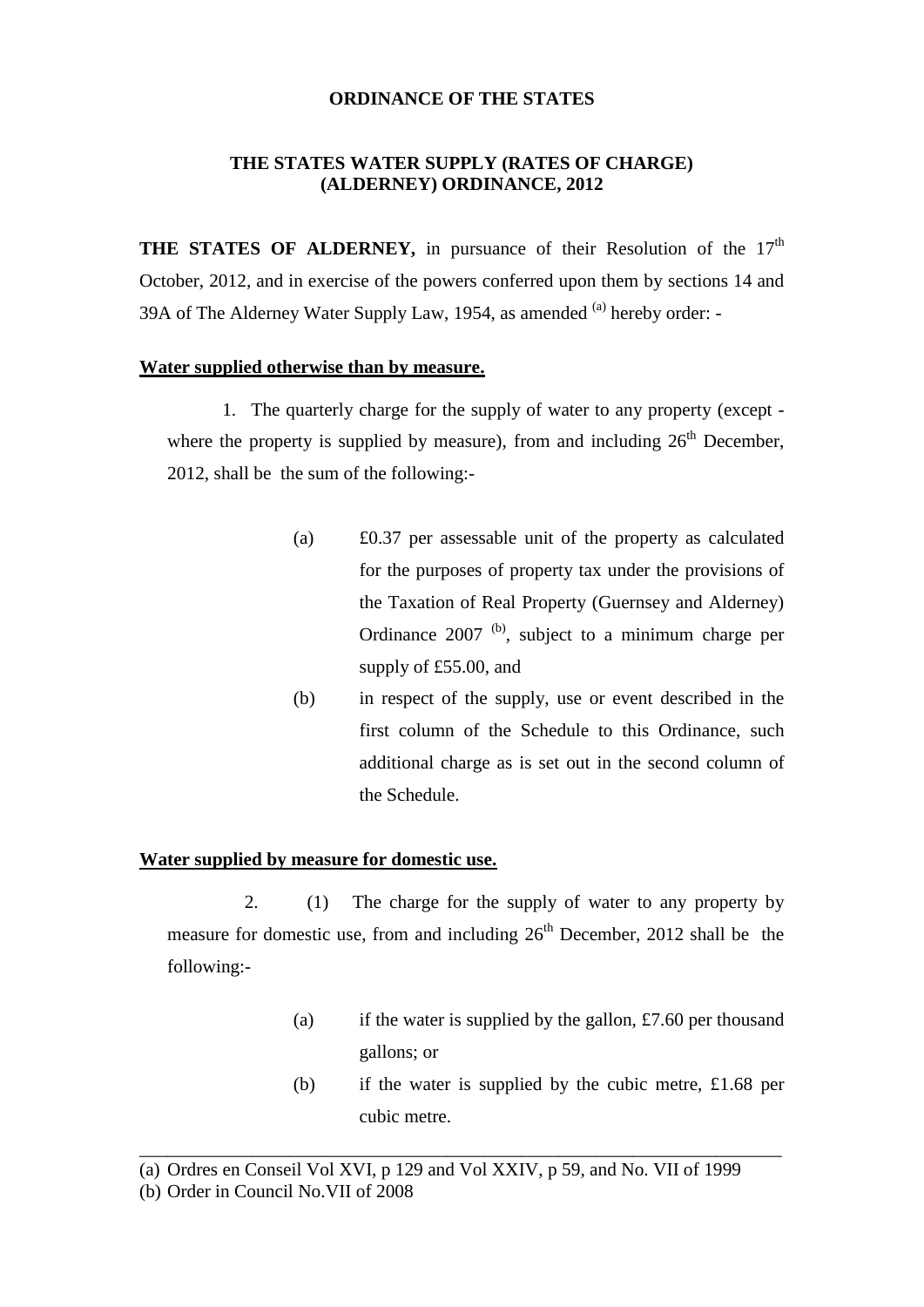(2) Notwithstanding the provisions of subsection (1), the States General Services Committee may determine a minimum quarterly charge for the supply of water to any property for domestic use by measure:

> Provided always that such minimum quarterly charge shall not exceed one quarter of such estimated total annual charge for the supply of water in respect of the property supplied under and by virtue of section 1(a) and (b), as the Committee may determine.

# **Water supplied by measure for other than domestic use.**

3. The charge for the supply of water to any property by measure for any use other than domestic use, from and including  $26<sup>th</sup>$  December, 2012, shall be the sum of the following -

- (a) a standing quarterly charge of £55.00, and
- (b) if the water is supplied
	- (i) by the gallon,  $\text{\pounds}7.60$  per thousand gallons; or
	- (ii) by the cubic metre, £1.68 per cubic metre.

#### **Repeal.**

4. The States Water Supply (Rates of Charge) (Alderney) Ordinance, 2011 is hereby repealed.

#### **Citation.**

5. This Ordinance may be cited as the States Water Supply (Rates of Charge) (Alderney) Ordinance, 2012.

#### **Commencement.**

6. This Ordinance shall come into force on the  $26<sup>th</sup>$  day of December, 2012